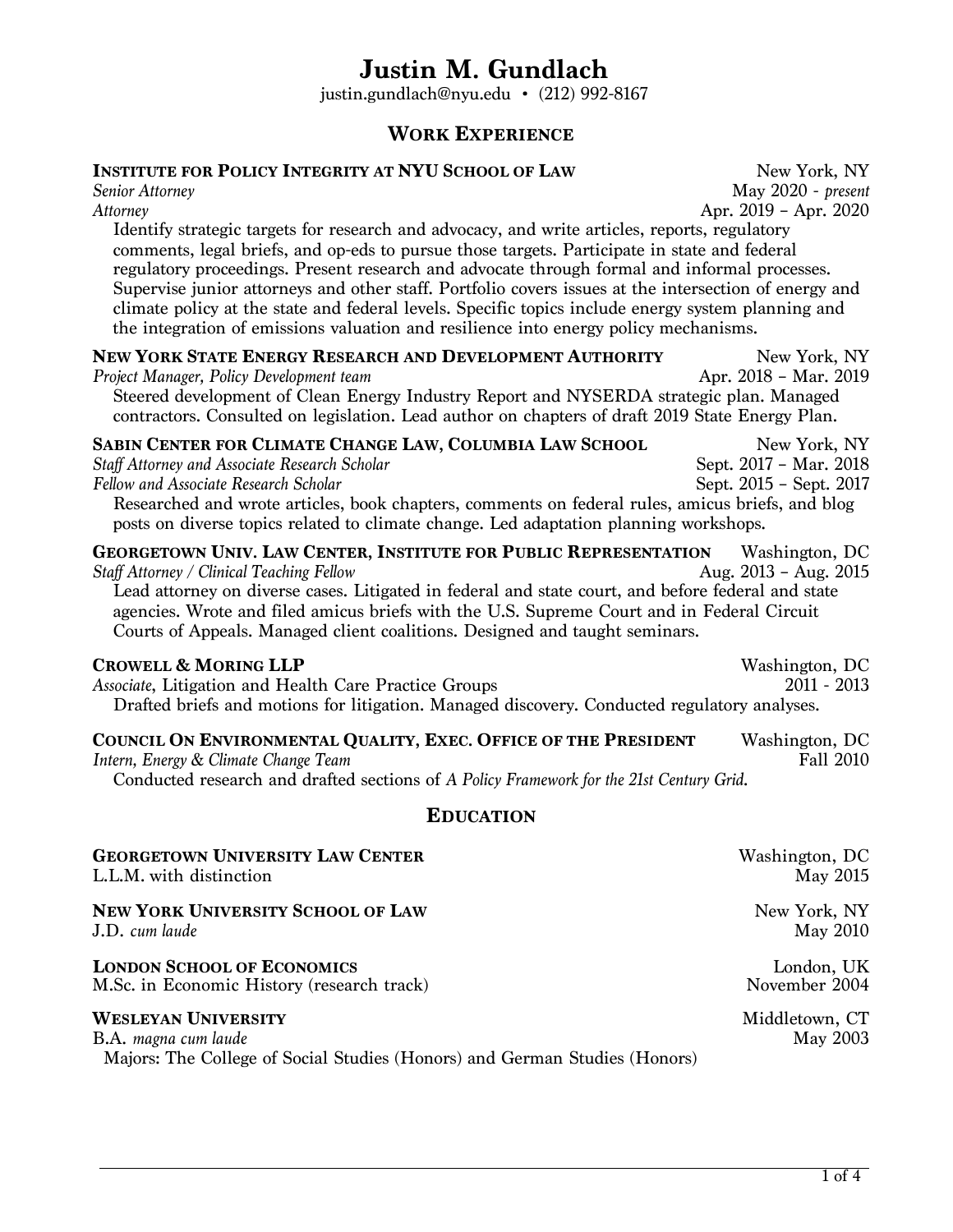#### **PUBLICATIONS**

#### **Articles**

- *Costs, Confusion, and Climate Change* (with Michael Livermore) 39 Yale Journal on Regulation (forthcoming 2021).
- *Building a New Grid Without New Legislation: A Path to Revitalizing Federal Transmission Authorities* (with Avi Zevin, Sam Walsh & Isabel Carey), 48 Ecology Law Quarterly 179 (2021).
- *Harmonizing State Energy Utility Regulation and Climate Laws: A Case Study of New York* (with Elizabeth Stein) 41 Energy Law Journal 211 (2020).
- *Climate Risks Are Becoming Legal Liabilities for the Energy Sector* 5 Nature Energy (Feb. 2020).
- *Resilience Financing – Building Resilience to Natural Hazards and Accidents* (with Cullen Howe) *in* Real Estate Financing (LexisNexis 2019) (reprinted in California Law Reporter, Jan. 2020).
- *Microgrids and Resilience to Climate-Driven Impacts on Public Health (invited symposium contribution)* 18 Houston Journal of Health Policy & Law 77 (2018).
- *DER Participation in Wholesale Markets: Lessons from the California ISO* (with Romany Webb) 39 Energy Law Journal 47 (2018).
- *To Negotiate a Carbon Tax: a Map of Policy Interactions, Tradeoffs, and Risks* 43 Columbia Journal of Environmental Law 269 (2018).
- *Carbon Pricing in New York ISO Markets* (with Romany Webb) 35 Pace Environmental Law Review 1 (2018).
- *Putting Green Infrastructure on Private Property in New York City* 28 Environmental Law in New York Newsletter 139 (Sept. 2017).
- *Integrating Climate Change Resilience Into HUD's Disaster Recovery Program* (with Channing Jones) 46 Environmental Law Reporter 10282 (2016).
- Elec. Power Supply Ass'n *v.* FERC—*The End of Wholesale Demand Response?* 42 Ecology Law Quarterly 699 (2015).
- *Modernizing the Business of Health: Pharmaceuticals in Britain, in comparison with Germany and the U.S., 1890–1940* (with Jonathan Liebenau) 22 Journal of Industrial & Corporate Change 807 (2013).
- Note, *What's the Cost of a New Nuclear Power Plant? The Answer's Gonna Cost You* 18 NYU Environmental Law Journal 600 (2010).
- Note, *The Problem of Ambulance Diversion, and Some Potential Solutions* 13 NYU Journal of Legislation and Public Policy 175 (2010).

#### **Books and book chapters**

*Section 115 in Practice*

*in* Combating Climate Change with Section 115 of the Clean Air Act (Michael Burger ed., Elgar 2020).

*Climate Change and Energy Transition Policies* (with Michael Gerrard)

*in* Oxford Handbook of Comparative Envtl. Law (J. Vinuales & E. Lees eds. 2019).

Climate Change, Public Health, and the Law (Michael Burger & Justin Gundlach, eds., 2018); authored:

Chapter 6, *The Built Environment* (with Jennifer Klein)

Chapter 13, *How Existing Environmental Laws Respond to Climate Change and Its Mitigation*.

*Carbon Capture, Sequestration, and Utilization in the U.S. Climate Change Policy Context* (with Michael Gerrard) *in* Carbon Capture and Sequestration: Emerging Legal & Regulatory Issues, 2nd ed. (R. Macrory & R. Stewart, eds. 2018).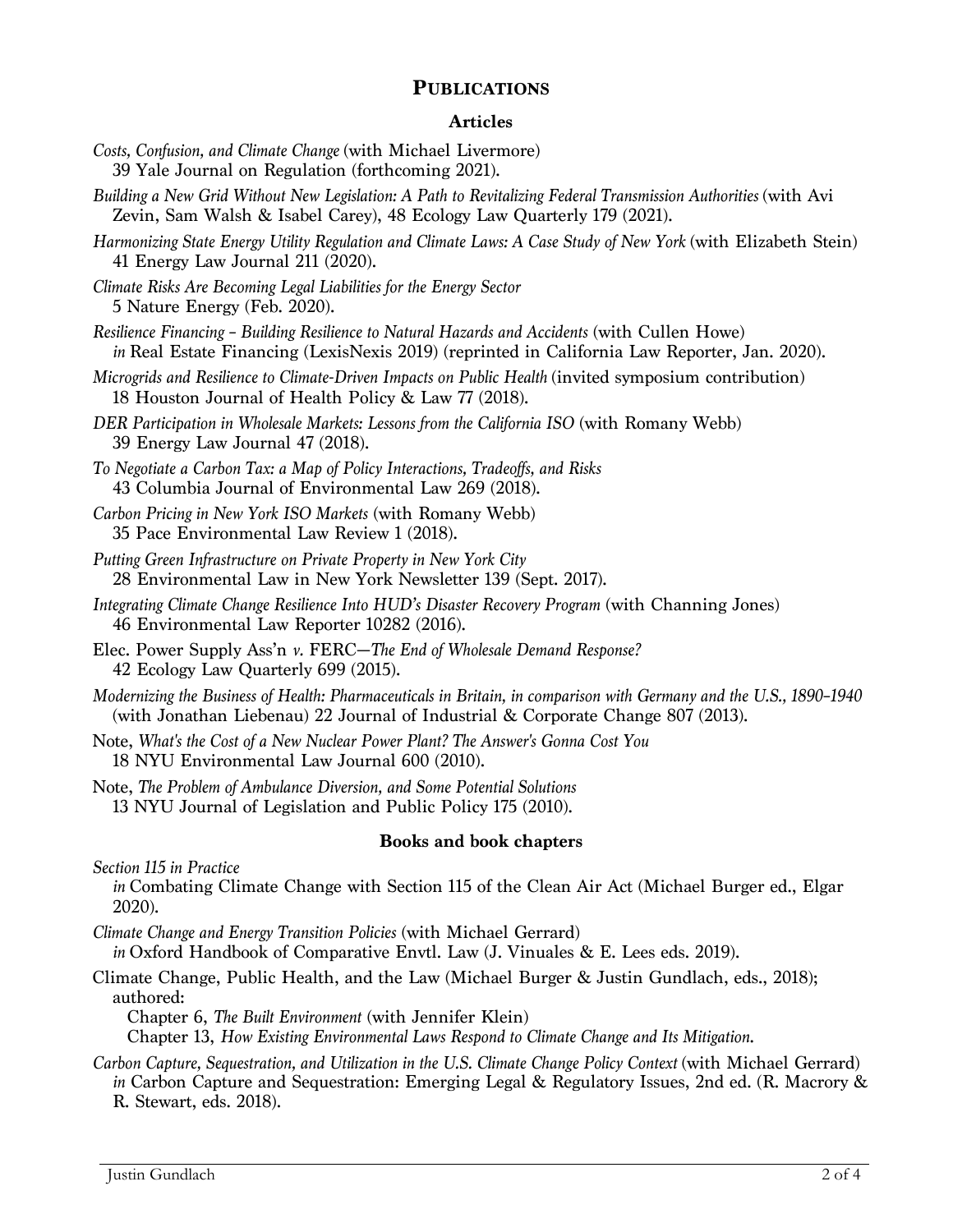#### **PUBLICATIONS (CONTINUED)**

*Climate Engineering Research Governance* (with Michael Burger)

*in* Climate Engineering & the Law: Regulation & Liability for Solar Radiation Management & Carbon Dioxide Removal (Michael Gerrard & Tracy Hester eds. 2018).

#### **Reports and White Papers**

- *Resource Adequacy in a Decarbonized Future: Wholesale Market Design Options and Considerations* (Mar. 2021) (with Sylwia Bialek & Christine Preis).
- *Carbon Pricing in Wholesale Electricity Markets: An Economic and Legal Guide* (Apr. 2020) (with Matt Butner, Bethany Davis Noll, Burcin Unel, and Avi Zevin).
- *Getting the Value of Distributed Energy Resources Right: Using a Societal Value Stack* (with Burcin Unel) Institute for Policy Integrity (Dec. 2019).
- Committee Report: *Support for the American Innovation & Manufacturing Act of 2018* (contributing author), New York City Bar Association (May 2018).
- *Climate Change Impacts on the Bulk Power System: Assessing Vulnerabilities and Planning for Resilience* (with Romany Webb) Columbia Law School, Sabin Center for Climate Change Law (Feb. 2018).
- *The Status of Climate Change Litigation: A Global Review* (with Michael Burger) UN Environment (May 2017).
- *Strategic Adaptation Plans for City of Clearwater, City of St. Augustine, & Escambia County* (June 2017).
- *Local Law Provisions for Climate Change Adaptation* (with Dane Warren) Columbia Law School, Sabin Center for Climate Change Law (May 2016).
- *The Electric Grid and Its Regulators—FERC and State Public Utility Commissions* (with Payal Nanavati) *in* Legal Tools for Climate Adaptation Advocacy: A Handbook for Advocates (2016).
- *How Much Does the Existing Regulatory Patchwork Reduce U.S. Greenhouse Gas Emissions?*, Columbia Law School, Sabin Center for Climate Change Law (Nov. 2015).
- *A Policy Framework for the 21st Century Grid*, Exec. Office of the President (contributing author) (2011).

#### **Op-Eds**

*Rise to the Climate Crisis, NYC*, New York Daily News, Sept. 3, 2021

*Improve the Social Cost of Carbon, Do Not Replace It*, Regulatory Review, Apr. 12, 2021 (with Peter Howard).

- *NY Must Uproot Old Laws To Make Real Climate Progress*, Law360, Dec. 17, 2020 (with Elizabeth Stein)
- *Utilities Should Be Required to Disclose Their Climate-Related Financial Risks*, Utility Dive, Dec. 15, 2020 (with Michael Panfil & Romany Webb).
- *This Is Not the Way to Move Beyond Net Metering*, Utility Dive, June 18, 2020 (with Burcin Unel).
- *Should Fossil-Fuel Companies Bear Responsibility for the Damage Their Products Do to the Environment? Yes*, Wall Street Journal (opinion), Nov. 21, 2019.
- *We Need to Be Better Prepared for the Next Irma*, Fortune, Sept. 11, 2017 (with Michael Gerrard).
- *U.S. Cities Know that Dropping the Clean Power Plan Is a Huge Mistake*, Huffington Post, Mar. 28, 2017 (with Michael Burger).

#### **PRESENTATIONS, SPEECHES, WORKSHOPS & PODCASTS**

- Presenter and panelist, "Translating Public Health Insights into Policy Action," Network for Public Health Law 2021 Conference, Sept. 23, 2021.
- Presenter and panelist, "Comprehensive Planning, Market Design & Resource Adequacy" NARUC's National Council on Electricity Policy, Sept. 14, 2021.
- Presenter, Environmental Justice and Energy Policy Seminar, National Bar Association Convention, July 25, 2021.